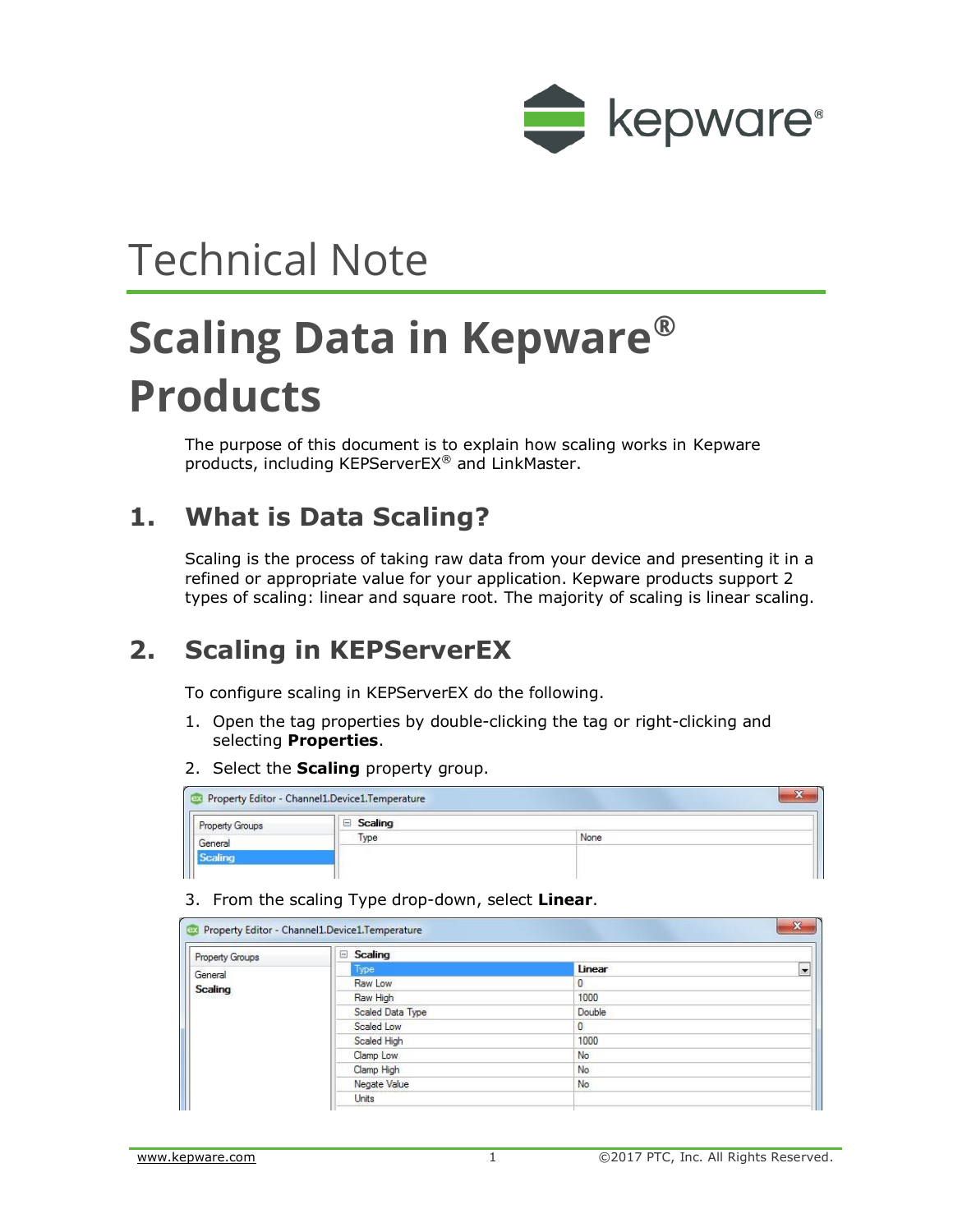- 4. Set the value range for the tag in **Raw Low** and **Raw High**.
- 5. Set the scaled value range in **Scaled Low** and **Scaled High**.
- 6. Set the data type of the scaled value.

| <b>Property Groups</b> | Scaling          |             |  |
|------------------------|------------------|-------------|--|
| General                | Type             | Linear      |  |
| <b>Scaling</b>         | Raw Low          | 0           |  |
|                        | Raw High         | 2000        |  |
|                        | Scaled Data Type | Long        |  |
|                        | Scaled Low       | 0           |  |
|                        | Scaled High      | 200         |  |
|                        | Clamp Low        | No          |  |
|                        | Clamp High       | No.         |  |
|                        | Negate Value     | No          |  |
|                        | <b>Units</b>     | Farenheight |  |

- 7. Click **Apply** to accept the changes.
- 8. At this point, a client connecting and getting data from this tag receives the scaled value rather than the raw value. If writes can be completed, the written scaled value is converted to the raw value the device is expecting.

# **3. Scaling in LinkMaster**

LinkMaster uses the same scaling as KEPServerEX. Scaling is applied to the link input side of a link item and the scaled value is written to the link output or provided to a client application that connects to LinkMaster and reads link items.

To add scaling to a link item:

- 1. Double-click on a link item or right-click and select **Properties** to open the Link Item Property window.
- 2. Select the **Scaling** tab.
- 3. Select the **Linear** radio button.

| Raw Value Range    | Scaled Value Range                      |                |
|--------------------|-----------------------------------------|----------------|
| Data type: Default | Data type: Double<br>$\bar{\mathbf{v}}$ |                |
| 1000<br>High:      | 1000<br>High:                           | $\Gamma$ Clamp |
| Low: $ 0 $         | 0<br>Low:                               | $\Gamma$ Clamp |
|                    | Units:                                  |                |

4. Enter the scaling values as they would be entered in KEPServerEX.

5. Click **OK** to accept.

**Note:** Scaling should only be applied in one location. If scaling is applied in the input server, it should not also be set up in LinkMaster.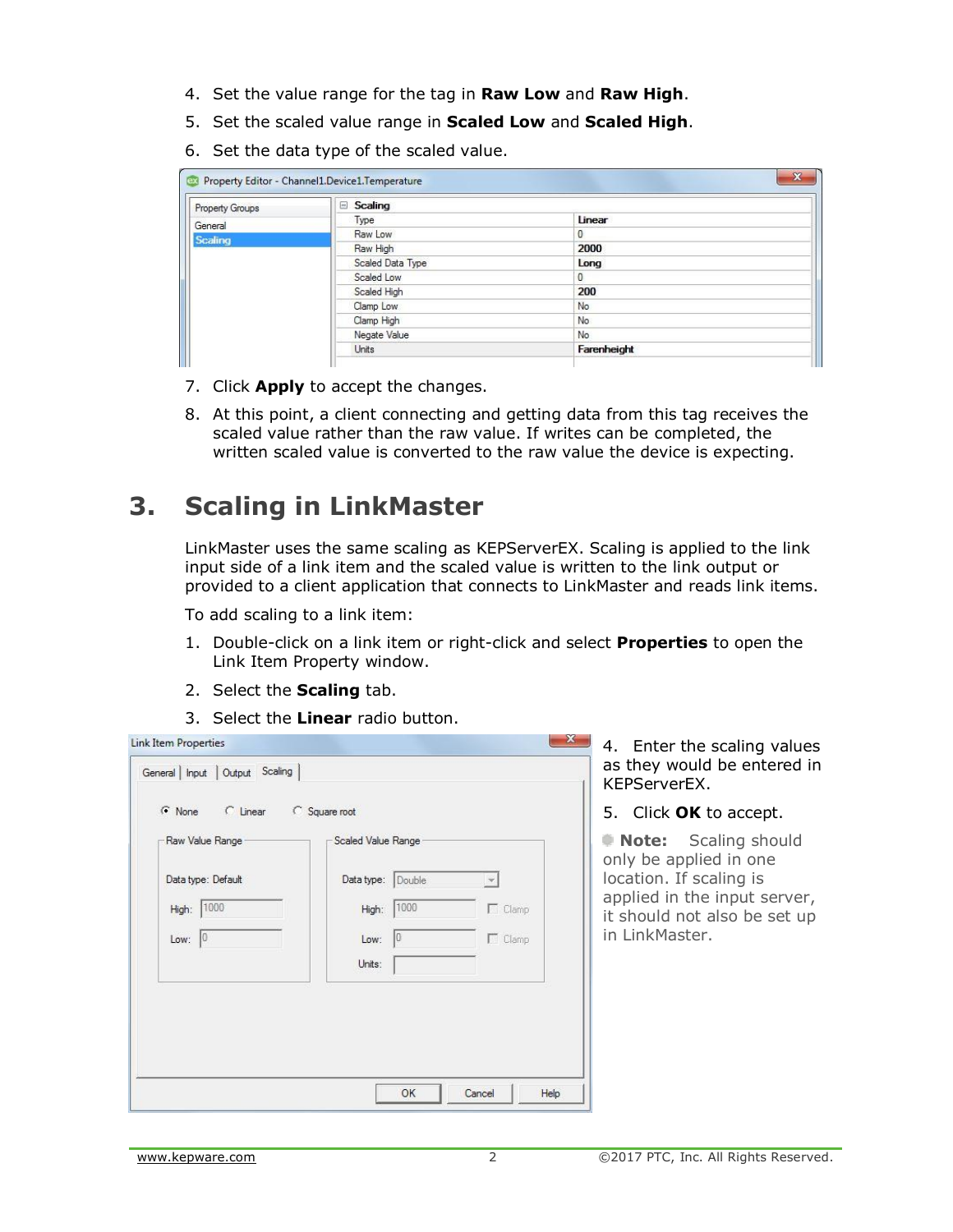## **3.1 Linear Scaling**

Linear scaling increases or decreases uniformly. A common example would be to take a raw value with a range of 0-1000 as a Word and scale it from 0-100.0 as a Float. Devices such as Loop or Thermo Controls might display a scaled value on the panel, but store that value as a whole number. Scaling is a division by 10 or 100 in linear scale, as shown at right.

#### Raw Value **Engineering Value**



### **3.1.1 Linear Scaling Formula**

Scaling is applied to both reads and writes. Below are the formulas for reading and writing a raw value with linear scaling.

| <b>Raw to Scaled (Reading)</b> |                                                                                                                     |
|--------------------------------|---------------------------------------------------------------------------------------------------------------------|
|                                | $\left(x - RAW_{Low}\right)\left(\frac{Scaled_{High} - Scaled_{Low}}{Raw_{High} - Raw_{Low}}\right) + Scaled_{Low}$ |

**Scaled to Raw (Writing)**  

$$
(x - Scaled_{Low}) \left( \frac{Raw_{High} - Raw_{Low}}{Scaled_{High} - Scaled_{Low}} \right) + Raw_{Low}
$$

### **3.2 Square Root Scaling**

Square root scaling is for use when higher precision is required in the engineering or scaled value. If the raw value is a 64-bit double-precision float and the client application is not able to handle numbers that high, a linear scale cannot reduce the number to a usable value. Scaling of this nature is typically accomplished in the client application.

### **3.2.1 Square Root Scaling Formula**

Scaling is applied to both reads and writes. Below is the formula for reading and writing a raw value with square root scaling.

**Raw to Scaled (Reading)**  
\n
$$
\sqrt{(x - RAW_{Low})}\left(\frac{Scaled_{High} - Scaled_{Low}}{\sqrt{Raw_{High} - Raw_{Low}}}\right) + Scaled_{Low}
$$